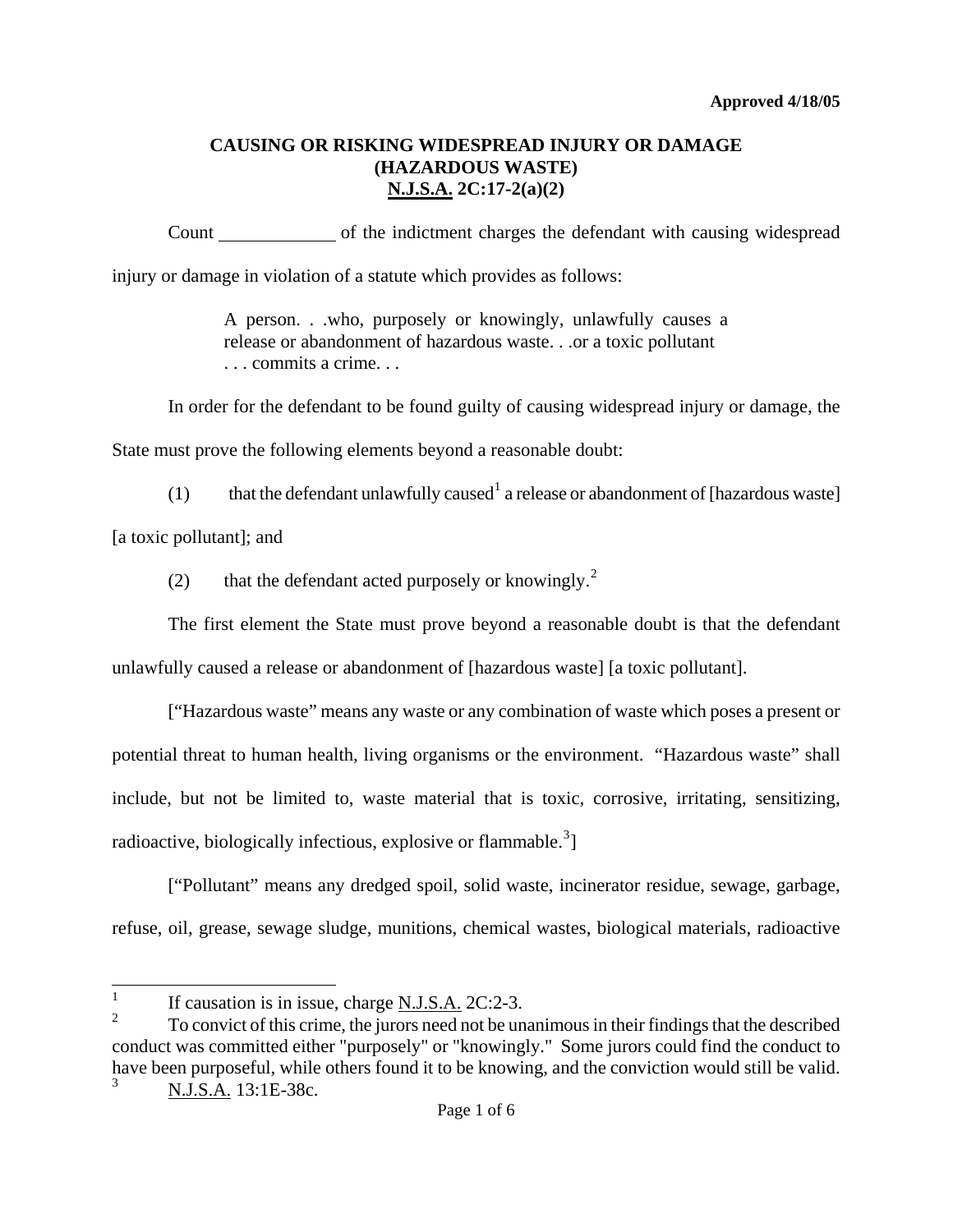substance, thermal waste, wrecked or discarded equipment, rock, sand, cellar dirt, and industrial, municipal or agricultural waste or other residue discharged into the waters of the State. The term "pollutant" includes both hazardous and nonhazardous pollutants.<sup>[4](#page-0-3)</sup>]

["Toxic pollutant" means any pollutant identified pursuant to the Federal Water Pollution Control Act Amendments of 1972,<sup>[5](#page-1-0)</sup> or any pollutant or combination of pollutants, including disease causing agents, which after discharge and upon exposure, ingestion, inhalation or assimilation into any organism, either directly or indirectly by ingestion through food chains, will, on the basis of information available to the Commissioner of Environmental Protection or his or her authorized representative<sup>[6](#page-1-1)</sup>, cause death, disease, behavioral abnormalities, cancer, genetic mutations, physiological malfunctions, including malfunctions in reproduction, or physical deformation, in such organisms or their offspring. $^{7}$  $^{7}$  $^{7}$ ]

Here the [hazardous waste] [toxic pollutant] alleged by the State to have been released or abandoned is .

The second element the State must prove beyond a reasonable doubt is that the defendant acted purposely or knowingly. A person acts purposely with respect to the nature of his/her conduct or a result thereof if it is his/her conscious object to engage in conduct of that nature or to cause such a result. A person acts purposely with respect to attendant circumstances if he/she is aware of the existence of such circumstances or believes or hopes that they exist. "With purpose," "designed,"

 $\frac{1}{4}$ N.J.S.A. 58:10A-3n.

<span id="page-1-0"></span><sup>5</sup> N.J.S.A. 58:10A-3g; 33 U.S.C. § 1251 et seq.

<span id="page-1-3"></span><span id="page-1-1"></span><sup>6</sup> N.J.S.A. 58:10A-3c.

<span id="page-1-2"></span><sup>7</sup> N.J.S.A. 58:10A-3r.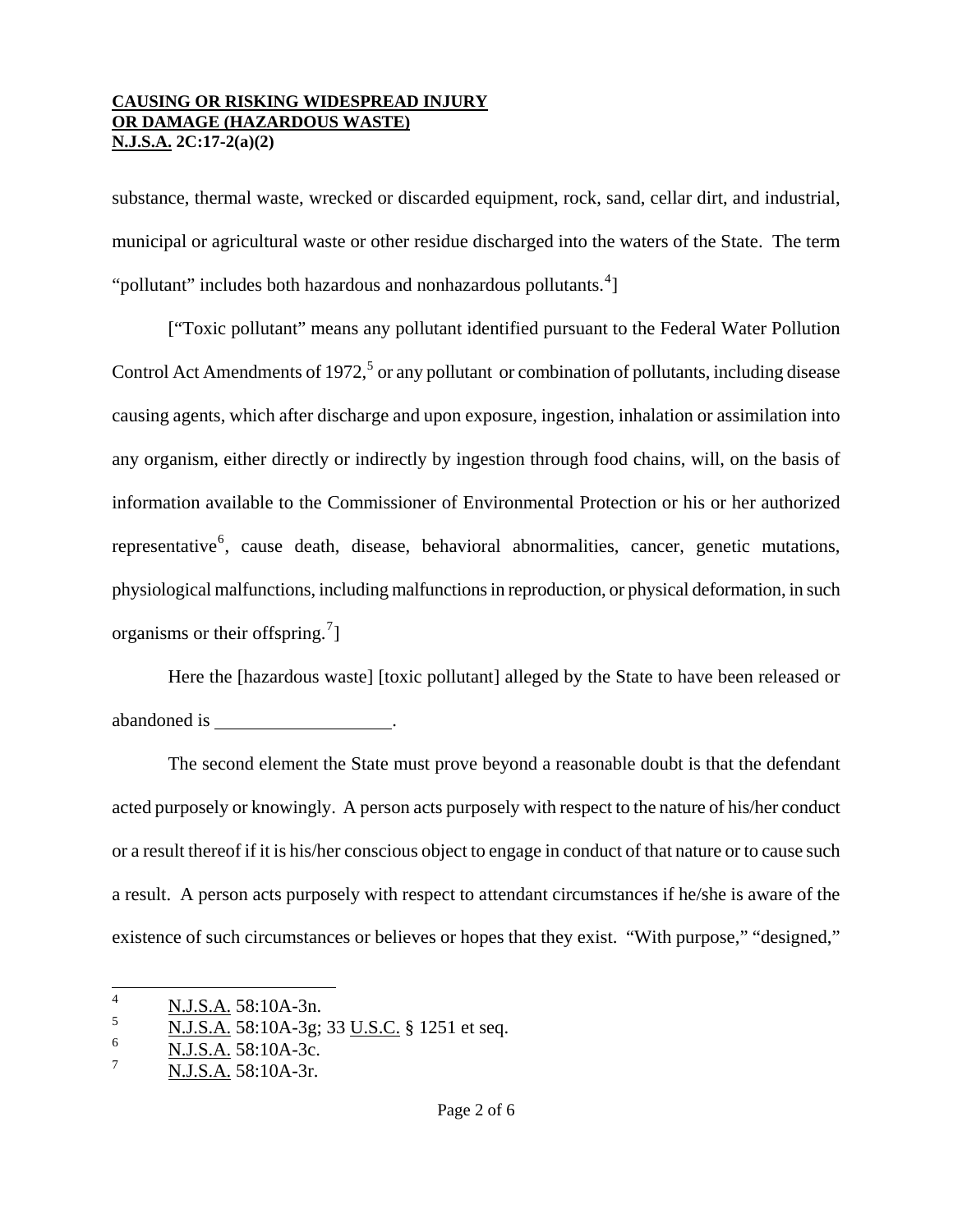"with design," or equivalent terms have the same meaning.

A person acts knowingly with respect to the nature of his/her conduct or the attendant circumstances if he/she is aware that his/her conduct is of that nature, or that such circumstances exist, or he/she is aware of a high probability of their existence. A person acts knowingly with respect to a result of his/her conduct if he/she is aware that it is practically certain that his/her conduct will cause such a result.

Purpose and knowledge are conditions of the mind that cannot be seen and can only be determined by inferences drawn from the defendant's conduct, words or acts. It is not necessary for the State to prove the existence of such a mental state by direct evidence such as a statement by the defendant that he/she had a particular purpose or knowledge. It is within the power of the jury to find that the proof of purpose has been furnished beyond a reasonable doubt by inferences which you may draw from the nature of the acts and circumstances surrounding the conduct of the defendant as they have been presented in the evidence you have heard and seen in this case.

If the State has failed to prove any one or more of the elements as I have described them to you beyond a reasonable doubt, you must find the defendant not guilty of causing widespread injury or damage. If the State has proven each element beyond a reasonable doubt, you must find the defendant guilty of the crime of causing or risking widespread injury or damage.

## **[RECKLESSLY CAUSING WIDESPREAD INJURY OR DAMAGE - USE IF APPLICABLE]**

If you find the defendant not guilty of purposely or knowingly causing widespread injury or damage, you must consider whether or not the State has proven him/her guilty of recklessly causing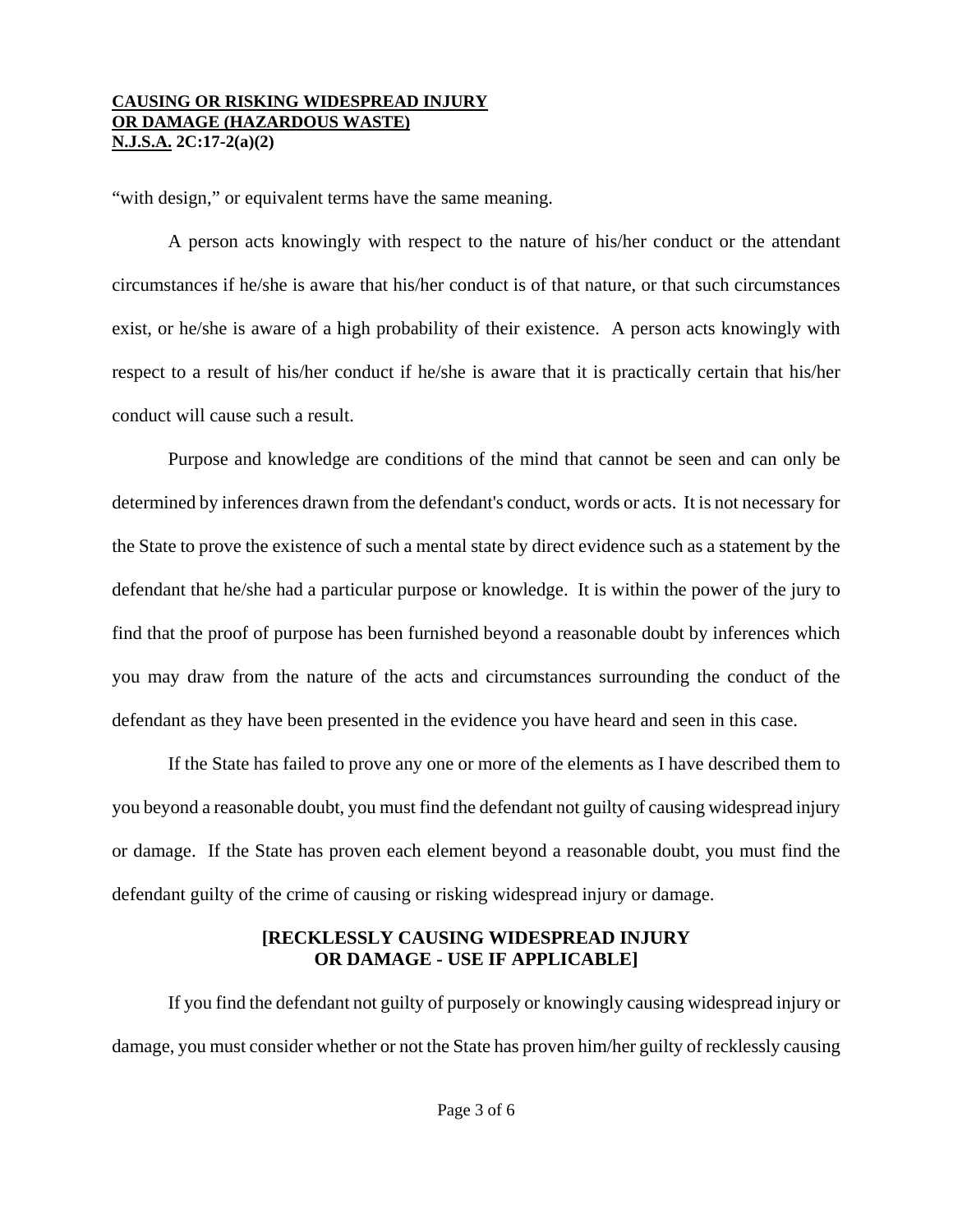widespread injury or damage.

In order for the defendant to be found guilty of recklessly causing widespread injury or damage, the State must prove the following elements beyond a reasonable doubt:

(1) that the defendant unlawfully caused<sup>[8](#page-1-3)</sup> a release or abandonment of [hazardous waste] [a toxic pollutant]; and

(2) that the defendant acted recklessly.

The first element the State must prove beyond a reasonable doubt is that the defendant unlawfully caused a release or abandonment of [hazardous waste] [a toxic pollutant].

["Hazardous waste" means any waste or any combination of waste which poses a present or potential threat to human health, living organisms or the environment. "Hazardous waste" shall include, but not be limited to, waste material that is toxic, corrosive, irritating, sensitizing, radioactive, biologically infectious, explosive or flammable.<sup>[9](#page-3-0)</sup>]

["Pollutant" means any dredged spoil, solid waste, incinerator residue, sewage, garbage, refuse, oil, grease, sewage sludge, munitions, chemical wastes, biological materials, radioactive substance, thermal waste, wrecked or discarded equipment, rock, sand, cellar dirt, and industrial, municipal or agricultural waste or other residue discharged into the waters of the State. The term "pollutant" includes both hazardous and nonhazardous pollutants. $10$ ]

["Toxic pollutant" means any pollutant identified pursuant to the Federal Water Pollution

<span id="page-3-2"></span> 8 If causation is in issue, charge N.J.S.A. 2C:2-3.

<span id="page-3-0"></span><sup>9</sup>  $\frac{\text{N.J.S.A.}}{N \text{ L.S.A.}}$  13:1E-38c.

<span id="page-3-1"></span>N.J.S.A. 58:10A-3n.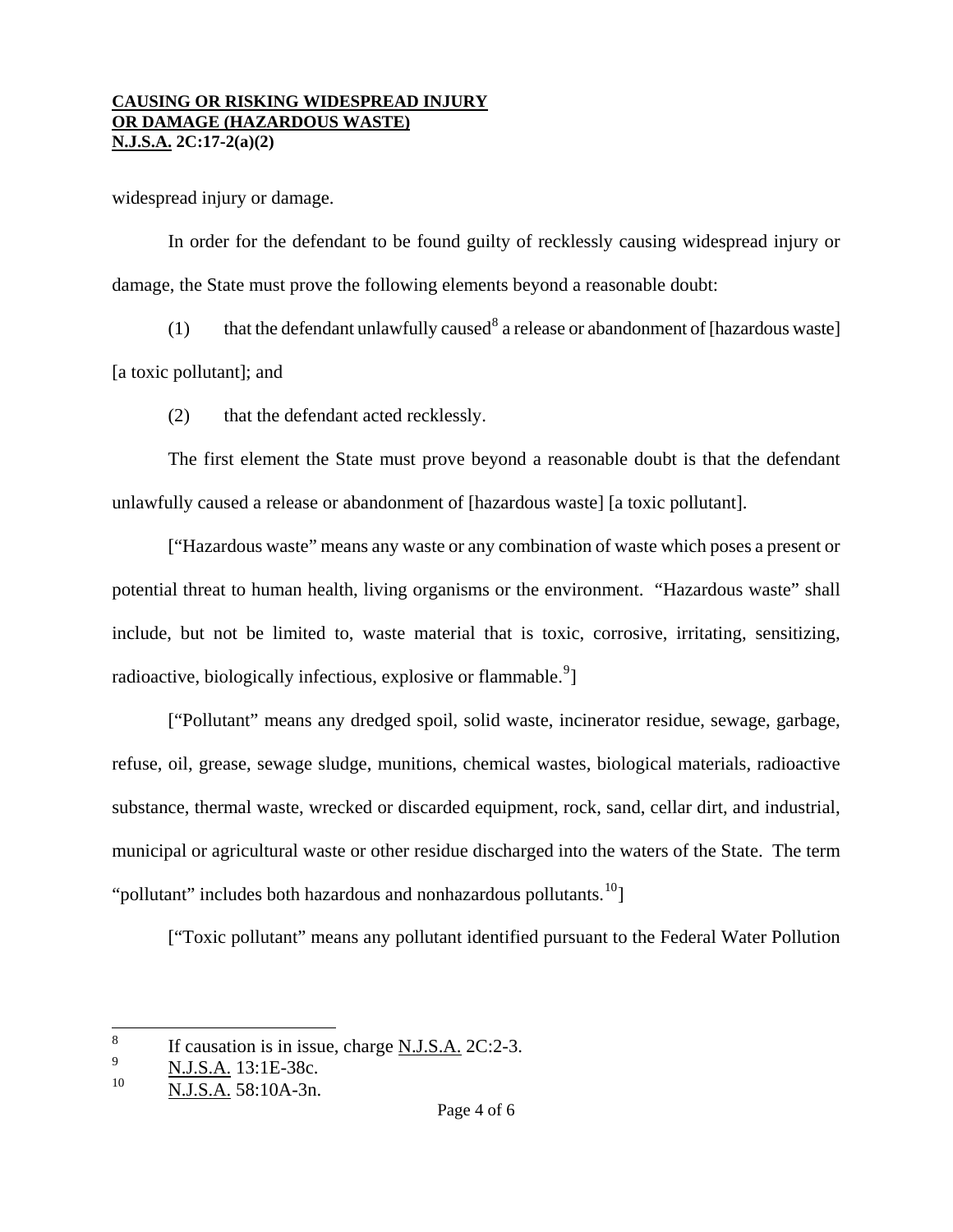Control Act Amendments of 1972,<sup>[11](#page-3-2)</sup> or any pollutant or combination of pollutants, including disease causing agents, which after discharge and upon exposure, ingestion, inhalation or assimilation into any organism, either directly or indirectly by ingestion through food chains, will, on the basis of information available to the Commissioner of Environmental Protection or his or her authorized representative<sup>[12](#page-4-0)</sup>, cause death, disease, behavioral abnormalities, cancer, genetic mutations, physiological malfunctions, including malfunctions in reproduction, or physical deformation, in such organisms or their offspring.<sup>[13](#page-4-1)</sup>]

Here the [hazardous waste] [toxic pollutant] alleged by the State to have been released or abandoned is .

The second element the State must prove beyond a reasonable doubt is that the defendant acted recklessly. A person acts recklessly with respect to the nature of his/her conduct or a result thereof when he/she consciously disregards a substantial and unjustifiable risk. The risk must be of such a nature and degree that, considering the nature and purpose of the actor's conduct and the circumstances known to him/her, its disregard involves a gross deviation from the standard of conduct that a reasonable person would observe in the actor's situation.<sup>[14](#page-4-2)</sup>

Recklessness is a condition of the mind that cannot be seen and can only be determined by inferences drawn from the defendant's conduct, words or acts. It is not necessary for the State to prove the existence of such a mental state by direct evidence such as a statement by the defendant

<sup>11</sup>  $\frac{11}{12}$  N.J.S.A. 58:10A-3g; 33 <u>U.S.C.</u> § 1251 et seq.

<span id="page-4-0"></span> $\frac{12}{13}$  N.J.S.A. 58:10A-3c.

<span id="page-4-1"></span> $\frac{13}{14}$  N.J.S.A. 58:10A-3r.

<span id="page-4-2"></span>See N.J.S.A. 2C:2-2b(3).